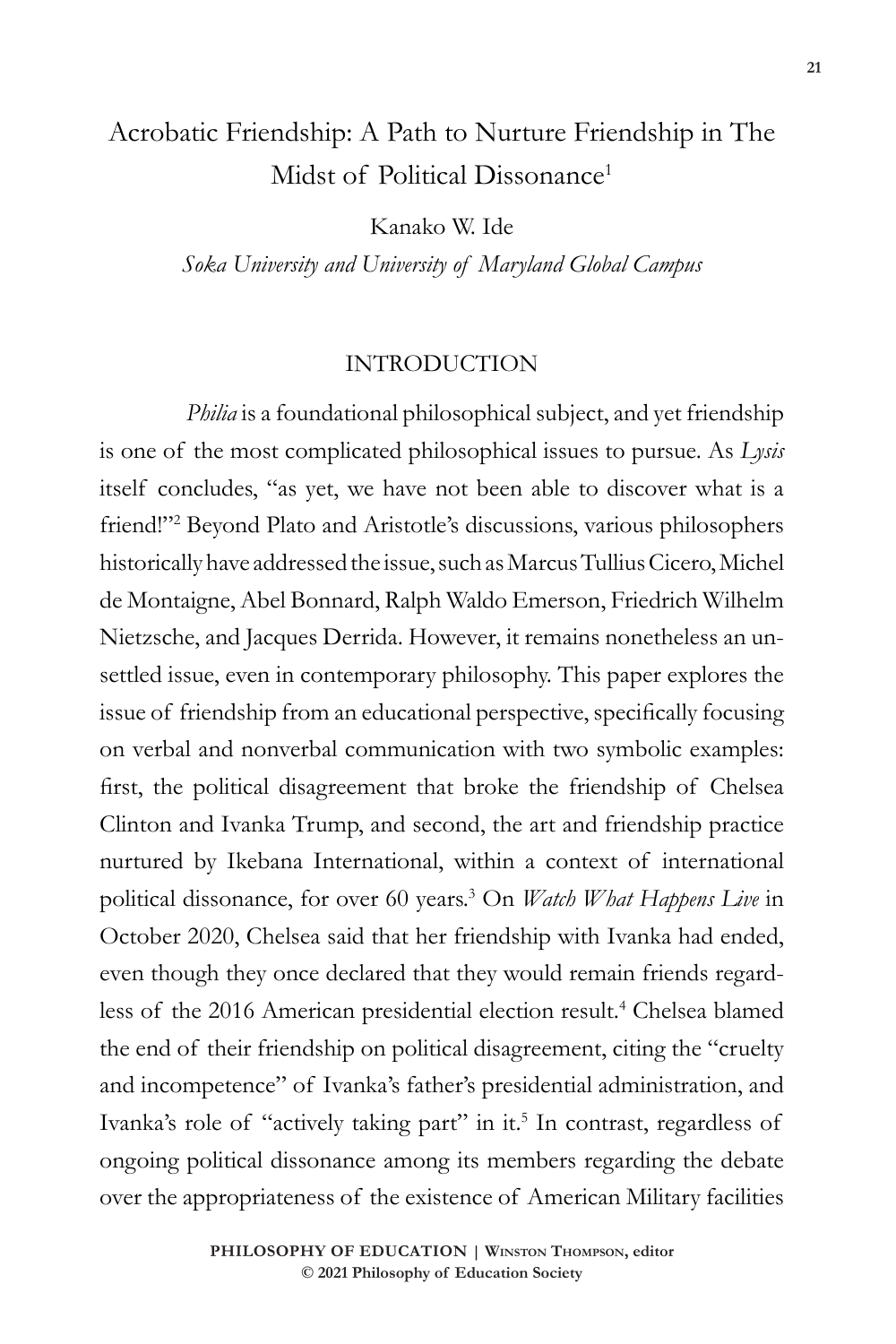in Japan as a result of World War II, Ikebana International, a non-profit, international, cultural organization of Japanese-style flower arrangement established in 1956 by an American military spouse, has functioned as a successful medium of apolitical American-Japanese friendship for over 60 years, with the motto of "*Friendship Through Flowers.*"6 In other words, where it seems that *political tension* was sufficient to break a years-long friendship between two First Daughters of the United States, Ikebana International has successfully found a formula for a kind of global friendship institute that is resistant to political tensions. Which is stronger, friendship, or politics? What are the factors that could make a friendship durable to political disagreement? Is there a friendship education that can repair political conflicts on a larger scale, such as social divides? If yes, what does it look like? Why does friendship matter?

This paper argues that it is possible, important, and morally valuable to make an educational effort for nurturing *a type of friendship* which has resistance against political tension. The paper refers to this type of friendship as *Acrobatic Friendship*, due to the metaphorical acrobatics required in order to cross the political and social disagreements that often separate people. Within Aristotle's friendship theory, which defines three kinds of friendships: pleasure (pleasant to each other), utility (profit from each other), and virtue (good to each other), *Acrobatic Friendship* is a type of utility friendship. However, *Acrobatic Friendship* is unique because it takes the presumption that discussions within friendship, especially those which involve political dissonance, should go beyond the human centralism demonstrated by verbal communication. Friendship is about the issues faced by human beings, but these issues cannot be navigated using an individualized human approach. In order to articulate the concept and educational possibility of Acrobatic Friendship, this paper looks at two different ways of understanding the educational aspects of friendship, first through the *Emersonian Friendship* proposed by Naoko Saito,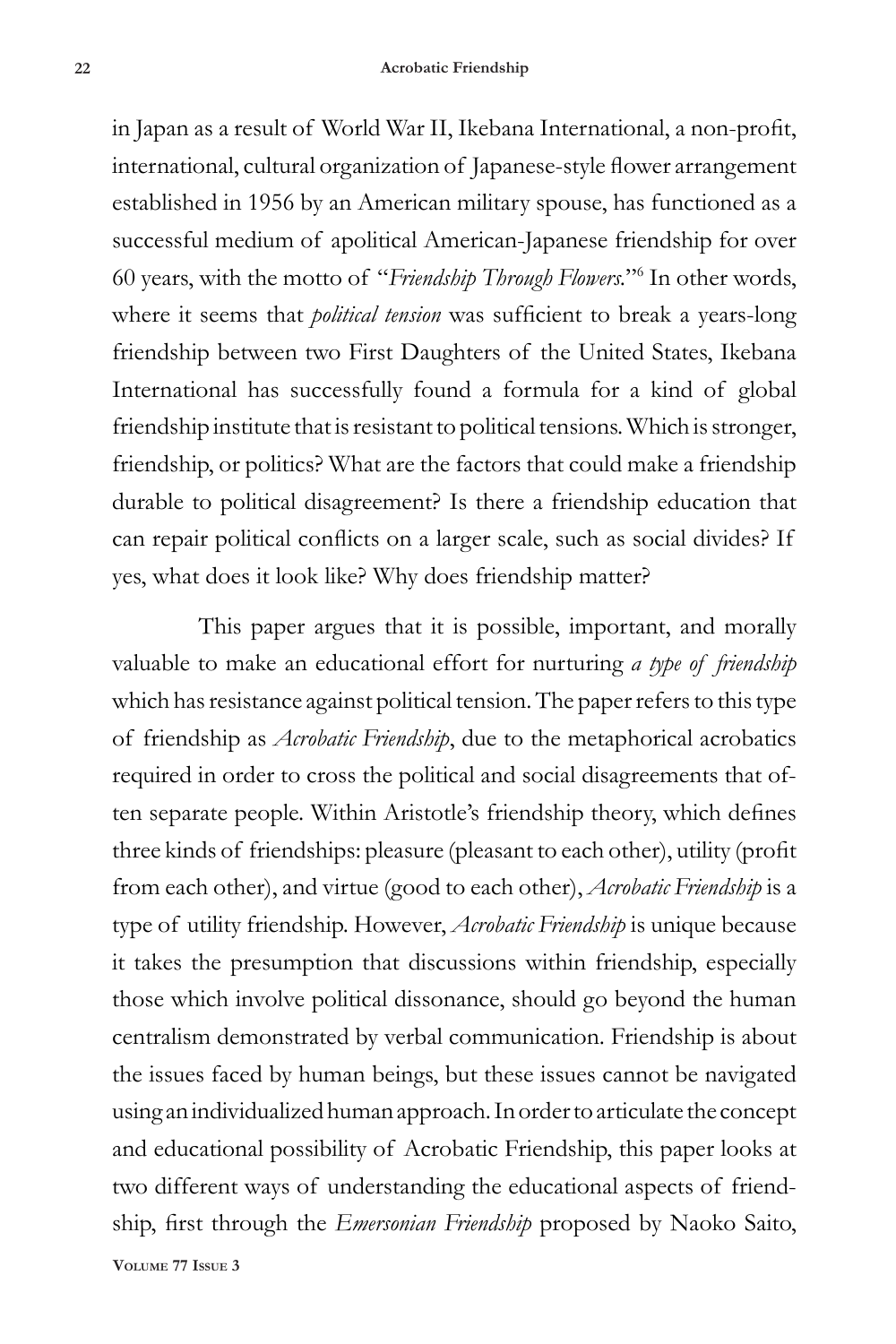and second, through the *Political Friendship* proposed by Danielle Allen, applying them to reflect in various ways on the publicly-shared aspects of Chelsea and Ivanka's broken friendship. Through a critical analysis of these thinkers' arguments, and a reflection on how they resonate with the characteristics of Ikebana International, the paper conceptualizes the idea of *Acrobatic Friendship* as a relationship that can hold both disagreements and intimacy alongside non-verbal communication through the mediums of art and nature.

#### EMERSONIAN FRIENDSHIP

The contemporary philosopher John Cooper discusses the character of friendship using a reflection of Aristotle's argument; analytic philosophers break down the components and the conditions of friendship; and in contemporary philosophy of education, Amy Shuffelton explores the possibility of establishing friendship between teachers and students.<sup>7</sup> Regardless of the various philosophical techniques and discussions used to examine the matter, all of this research shares the assumption that friendship is educational and important to human life.<sup>8</sup> However, the perspectives for discussing the *educational* aspect of friendship are various.

Naoko Saito, for example, classifies friendship into two types: Emersonian friendship is educational, but apostate friendship (occasionally "hanging out" or spending time together) is not.<sup>9</sup> Emersonian friendship exists in a moment, within the educational conversations exchanged between two people whose interaction has been strengthened by deep trust. Saito interprets Stanley Cavell's quotation that Emerson and his friend, Henry David Thoreau, "offer one another the shock of recognition but not the faith of friendship," to mean that the Emersonian friend teaches his or her friend the mission of his or her life.<sup>10</sup> For Saito, "the shock of recognition" happens when a friend clearly points out to you that they are not just like you, and the practice of being an Emersonian friend is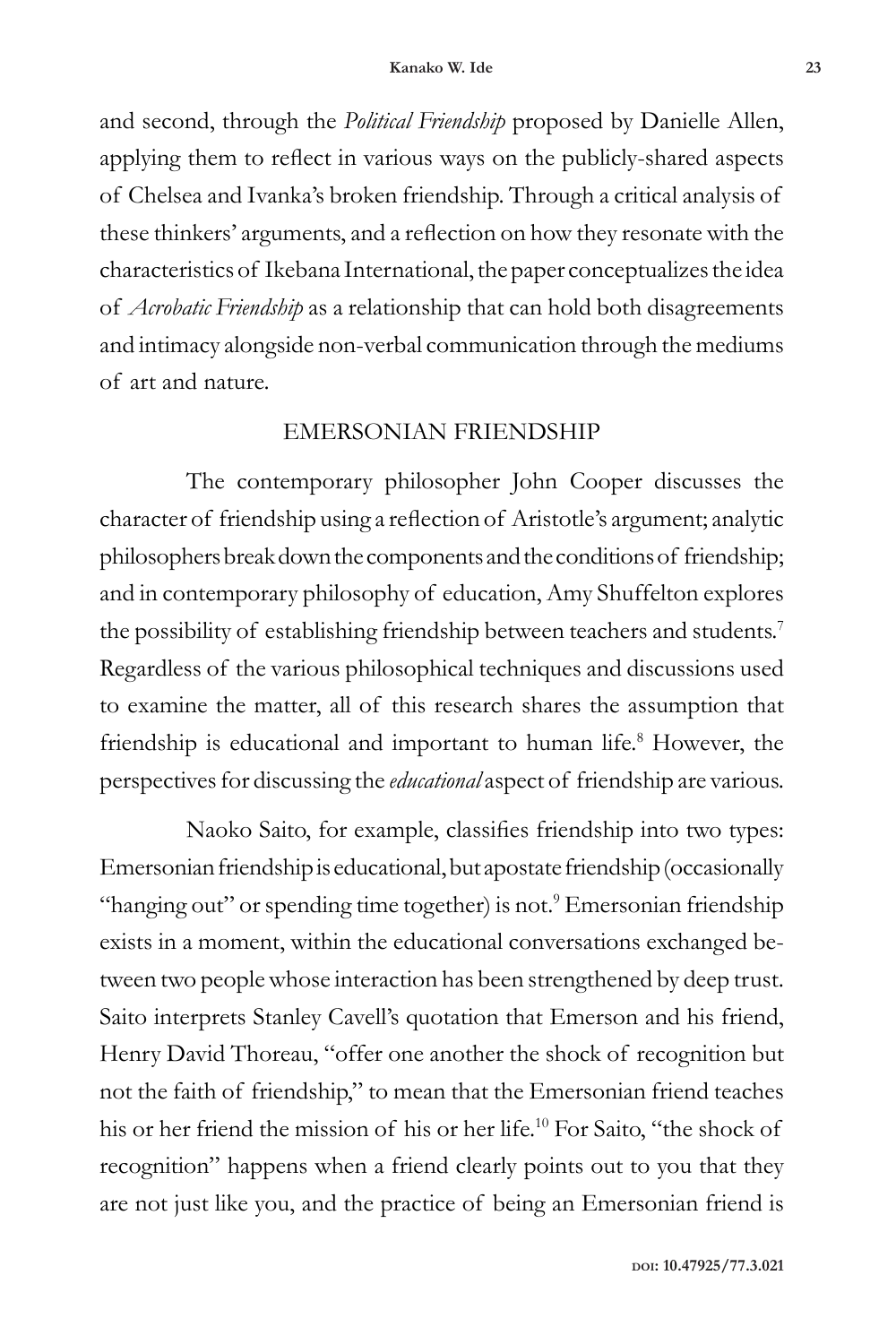to become the best counsel by offering a critical eye without hesitation.<sup>11</sup> Saito even states that the Emersonian friend can be called "the great enemy" in educational terms, because Emersonian friends deeply respect, trust, and love each other, but at the same time maintain a kind of conflict in their relationship.12 To put it differently, for Saito, since Emersonian friends educationally inspire each other, they have to be independent, to maintain a certain distance, and to hold disagreement.

Saito's argument on Emersonian friendship poses a question we can use to diagnose Chelsea and Ivanka's relationship. Was Chelsea referring to the end of Emersonian friendship, or of apostate friendship? Their relationship might be considered an Emersonian friendship, as this kind of friendship requires an element of disagreement which Chelsea and Ivanka clearly had. However, one of Chelsea's reasons for no longer being friends with Ivanka was that they had not seen or spoken to each other for "a long time."13 Saito's example of the Emersonian friendship between Emerson and Thoreau is helpful in clarifying this point: Emerson called Thoreau his great friend even though they did not talk or visit each other after having a fatal argument.<sup>14</sup> As physical distance and disconnection alone cannot terminate an Emersonian friendship, this classification does not quite fit for Chelsea and Ivanka. Indeed, at least part of their disconnection may have been the result of their exceeding Emersonian friendship's "shock of recognition."

Saito claims that trust and respect are at the core of maintaining an educational friendship. Regardless of their arguments, Emerson and Thoreau could sustain their friendship because they did not lose mutual trust or respect. In contrast, Chelsea's comments on breaking her friendship with Ivanka indicate a loss of this trust and respect. If Chelsea were the Emersonian friend of Ivanka, she would have offered her critiques to Ivanka directly, without hesitation, rather than staying away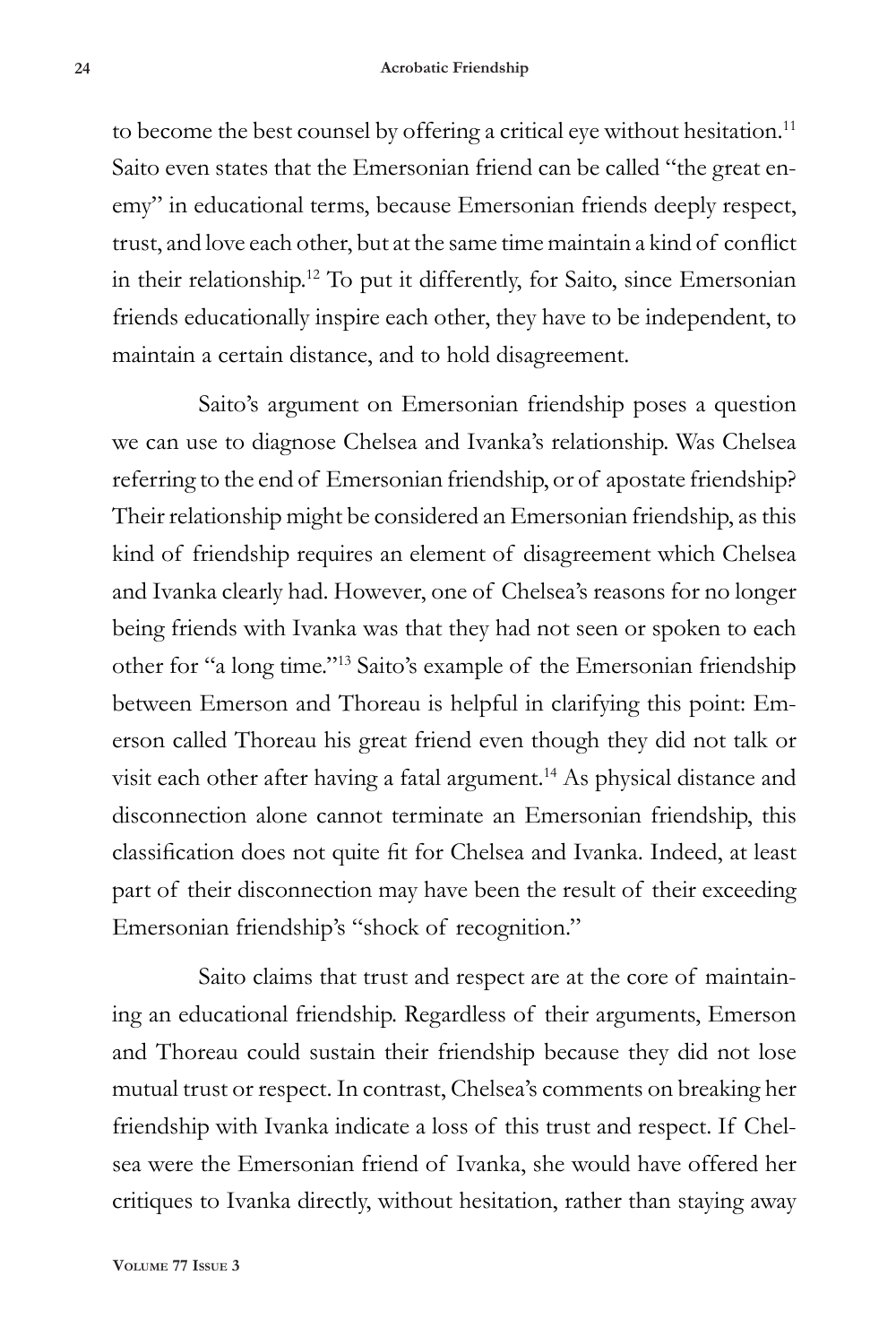and speaking only publicly about their friendship, through the media. It suggests that Chelsea and Ivanka's relationship was nothing more than an apostate friendship.

# POLITICAL FRIENDSHIP

Danielle Allen's argument on friendship offers a different educational interpretation for the example of Ivanka and Chelsea. In contrast to Saito, Allen's understanding offers a way to recover or renew a friendship broken by political tension. Allen believes that the educational aspect of friendship is to peacefully bond people, even those who are in political conflict, by helping them to develop interpersonal trust.

As an educational way to reunite Chelsea and Ivanka as friends, we could consider Allen's proposition of "a citizenship of political friendship" which captures some features of Aristotelian utility friendship in a reflection of the relationship between Elizabeth Eckford and Hazel Bryan Massery of the Little Rock Central High School.<sup>15</sup> "Utility friends develop their relationship on the basis of agreement," Allen says.16 She defines political friendship as "not mainly . . . a sentiment of fellow-feeling for other citizens, it is more importantly a way of acting in respect to them: friendship, known to all, defines the normative aspirations."17 For Allen, political friendship is imperfect because it does not achieve virtue, but is educational in that it teaches ways to practice expressing respect for other people in society, even those they recognize as strangers. She states:

We have ... found a new mode of citizenship in friendship understood as not an emotion but a practice. One can use its techniques even with strangers and even in the absence of emotional attachments, as in utilitarian friendships like business relations and most other relations among citizens. Political friendship consists finally of trying to be like friends. Its payoff is rarely intimate, or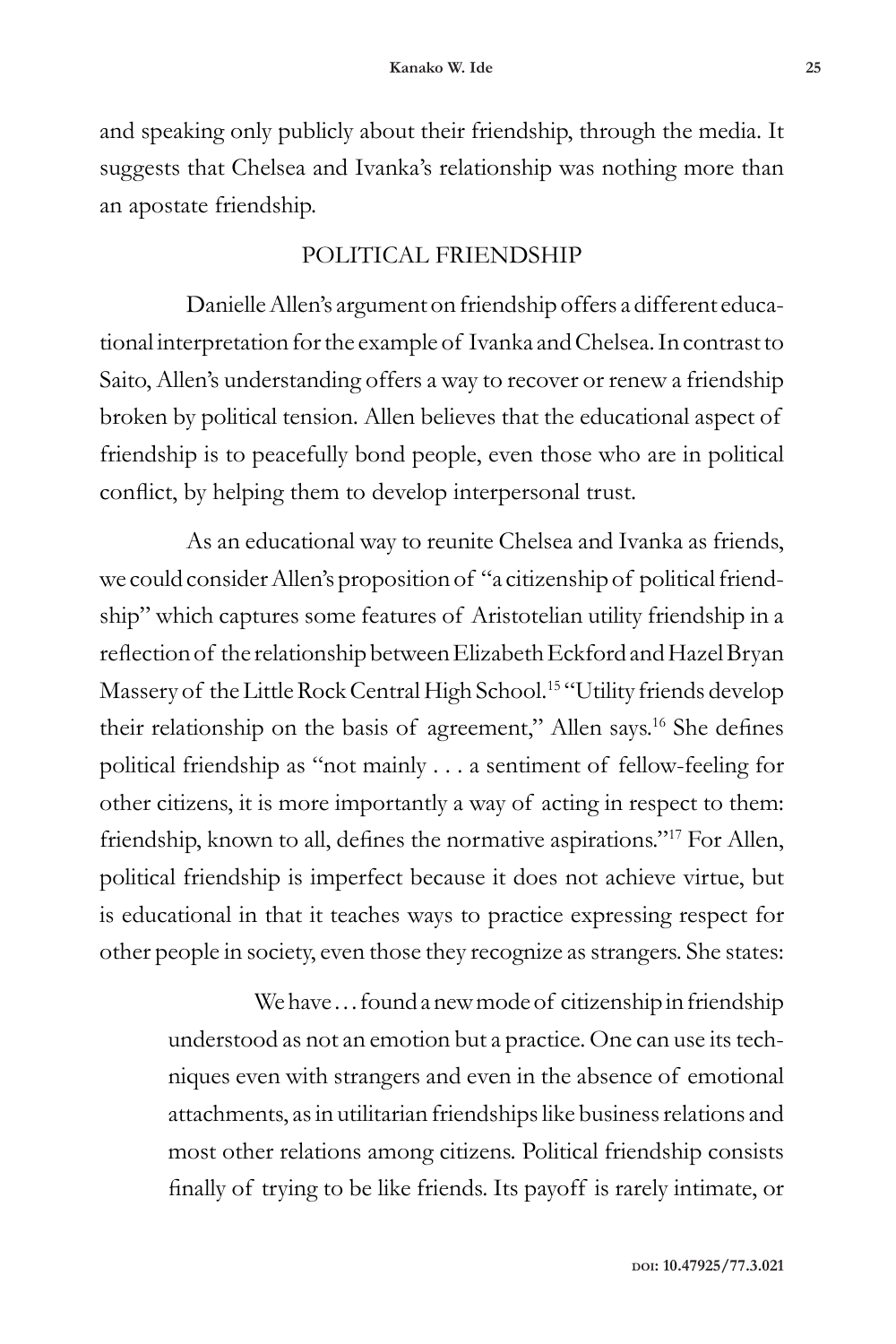genuine, friendship, but it is often trustworthiness and, issuing from that, political trust. Its art, trust production, has long gone by the abused name of rhetoric. . .<sup>18</sup>

According to Allen, the essence of political friendship is not a closeness that comes with the real intimacy of emotion, but rather of equity through practice.<sup>19</sup> The greatest challenge to achieving equity in society is "to convert rivalr[y] into equitable self-interest."<sup>20</sup> Compared to justice, which is the other method for dealing with social challenges, Allen states that "friendship goes beyond justice" because "only friends fully succeed at converting rivalry into equitability" through practicing "habits of reciprocity."<sup>21</sup>

How, then, does Allen's formulation of political friendship diagnose what we know of the relationship between Ivanka and Chelsea? The question in Allen's context becomes: were they utility friends? Chelsea broke her friendship with Ivanka due to political differences, indicating *a utility friendship* that ended after they were no longer useful to each other. Thinking about Allen's theoretical framework, the pair could have maintained a *political friendship*, which is another type of utility friendship, by practicing mutually respectful attitudes, and then gone a step further, in terms of friendship education, by modelling this political friendship in public. For Allen, nurturing social compromise is the educational aspect of political friendship, and as such, Chelsea and Ivanka arguably have missed an opportunity.

#### EDUCATIONAL FRIENDSHIP

Allen and Saito's theories each cast a different light on the issues involved in the Ivanka-Chelsea relationship in terms of educational friendship. Saito's argument would assess that the relationship between Chelsea and Ivanka was *not educational friendship* due to the absence of trust. However, Allen's argument would evaluate that both Ivanka and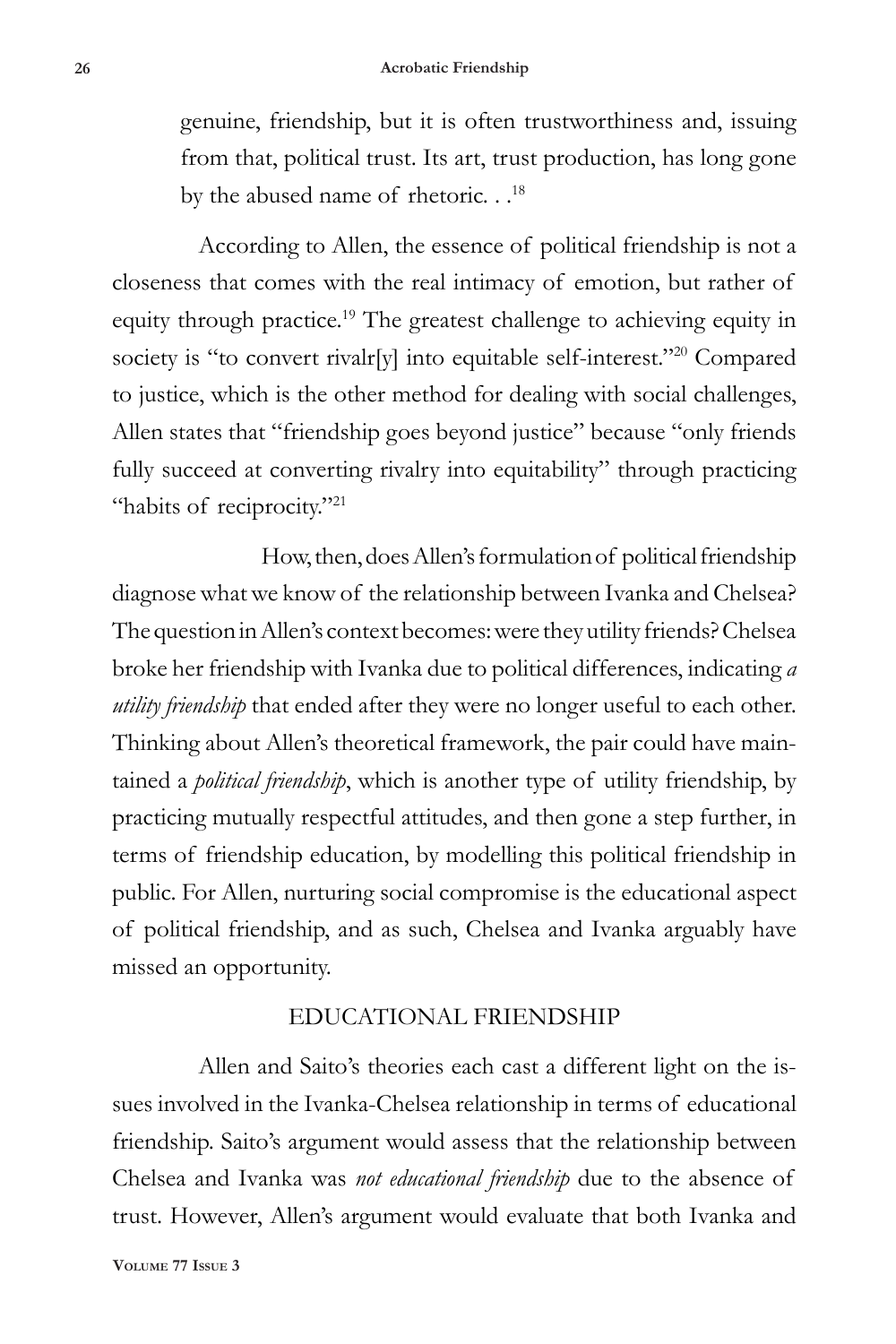Chelsea *need educational friendship* because they need to build up the quality of trust to find the point of consent. While Saito presumes that *trust is a necessary criterion* for educational friendship, Allen assumes that *trust is the element to develop* throughout the duration of an educational friendship. In this context, Ivanka and Chelsea have two options: either to disclose what they really think about each other's political positions, and fight, or to find a way to become political friends without fighting.

As socially captivating figures, both bearing the title of First Daughter of the United States, it would be better educationally and socially for them to unite. A political friendship between the two would develop their skills of compromise and provide a model for a peaceful society. In this context, Saito's understanding of educational friendship could be a risk, especially given the contemporary social condition in which we see so many conflicts in society. In order to maintain a sense of friendship, the Emerson-Thoreau method would either divide everyone, or become the cause of fatal social conflicts, due to the absence of the quality of trust.

To summarize, even if Emersonian friendship is impossible for Ivanka and Chelsea, political friendship offers a way for them to re-connect with equality. In order to maintain their individual independence, effort would be required to sustain points of compromise, to ensure that political disagreements do not break the foundation of their relationship. Through this practice, they can (re)establish trust—but it requires the superb techniques of an acrobat.

## ACROBATIC FRIENDSHIP

Like Chelsea and Ivanka, who represent politically opposite positions in society, in order to achieve political friendship in situations of severe political tension, people need to be acrobatic. It would be like dancing on tiptoes, achieving friendship while holding political disagreements and social consensus at the same time. Similar to ballet dancers,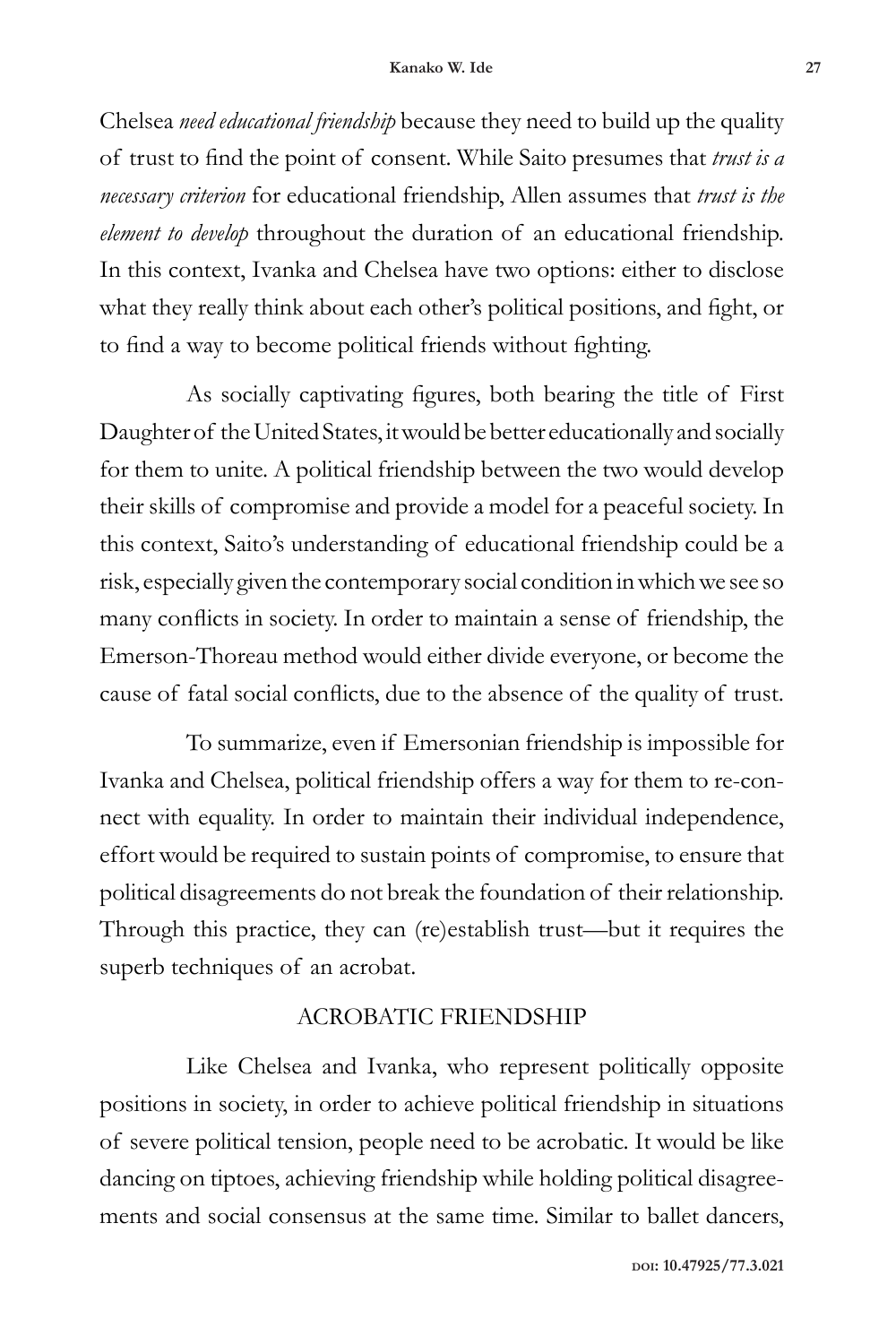who wear point shoes to stand on their toes, it may be helpful for them to have some mediacy, which in the context of this paper takes the form of political friendship, or Acrobatic Friendship.

Allen and Saito share the assumption that educational friendship is nurtured by verbal communication. Saito emphasizes the importance of dialogue in Emersonian friendship by discussing the quality of conversation she engages in with her female student.<sup>22</sup> Saito's concept of conversation among Emersonian friends consists of acceptance and inspiration, and conversation becomes educationally meaningful when words are used to break assumptions.23 In *Talking to Strangers*, Allen also emphasizes the importance of verbal communication for friendship:

> If citizens keep in mind these guidelines for speaking and listening to their fellow citizens, they will import the expertise of ordinary friendship into the political realm, and political friendship will grow out of that. Political friendship thus generated sustains a democratic polis by helping citizens to accept decisions with which they may disagree, but friendship must be mutual  $24$

By reformulating Aristotle's *Rhetoric* in the contemporary context, Allen proposes a policy of listening and speaking to establish political friendship in society.25

Unlike Allen's and Saito's positive presumption on the relationship between verbal communication and friendship, contemporary American society rather shows the negative effects of verbal expression associated with both verbal and physical conflicts. Verbal expression nowadays often seems to be used for promoting, not friendship, but political conflict, social division, hate speech, and physical violence.<sup>26</sup> As discussed above, regardless of whether it is politically correct or incorrect, honest verbal expression in political contexts can work well as a friendship practice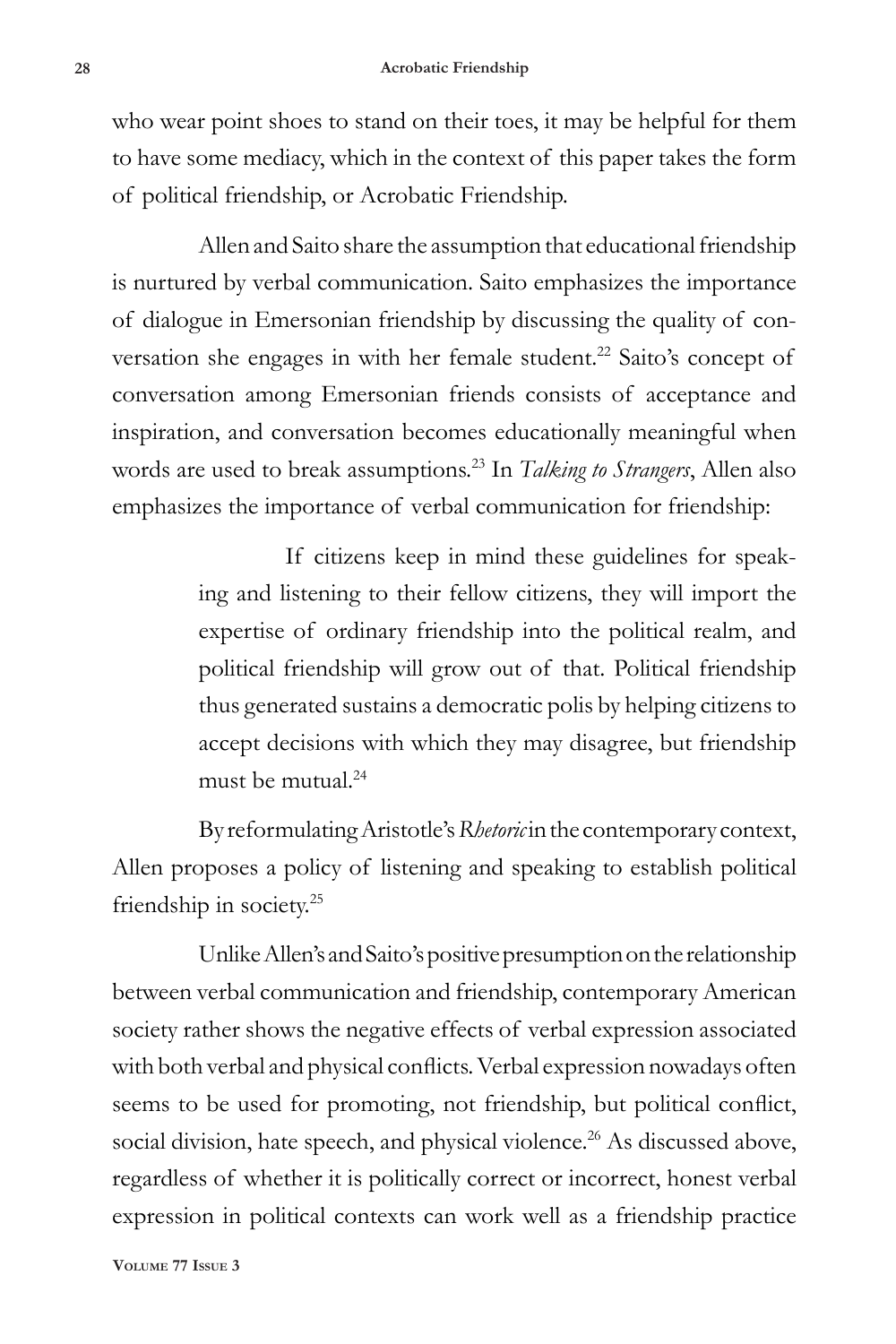only if it happens within a context of trust. Outside of this, it can be fatal. When non-mincing words are spoken in the condition of mutual suspicion, those verbal expressions can even result in physical violence, which destroys friendships and creates enemies instead.

It may be that Allen's suggestions to raise the standards of speaking call for standards that are too high for the current social situation, and that contemporary social conflict is the result of having given up on holding space for compromise in public. If verbal communication negatively promotes the destruction of human relationships in society, it could explain why Chelsea simply took her distance from Ivanka, *unfriending* her without directly saying why. In order to meet the actual needs of the contemporary social situation, educational friendship has to be initiated on a much more foundational stage than that discussed by Allen or Saito. In other words, the initial stage would need to explore a way to turn the silence of a broken friendship from an unfriending strategy into an opportunity for an educational, Acrobatic Friendship. For that, we need to expand educational friendship to include non-verbal communication.

In order to move the discussion towards non-verbal, educational, Acrobatic Friendship, this paper recycles some of what Allen and Saito discarded. From Saito, Acrobatic Friendship reclaims the value of just spending time together, which, in her description, "may be harmless but unnecessary."27 Due to a practice of apostate friendship, Saito judges time spent together as being outside of educational practice. However, it could be considered an educational practice under Acrobatic Friendship because this friendship requires both parties to spend time together without fighting, particularly those who are positioned politically as opposites. In this case, limiting verbal communication may offer a strategy to relieve tensions. Acrobatic Friendship also reclaims the value of "real intimacy" that Allen discarded.28 It sounds impossible, because if people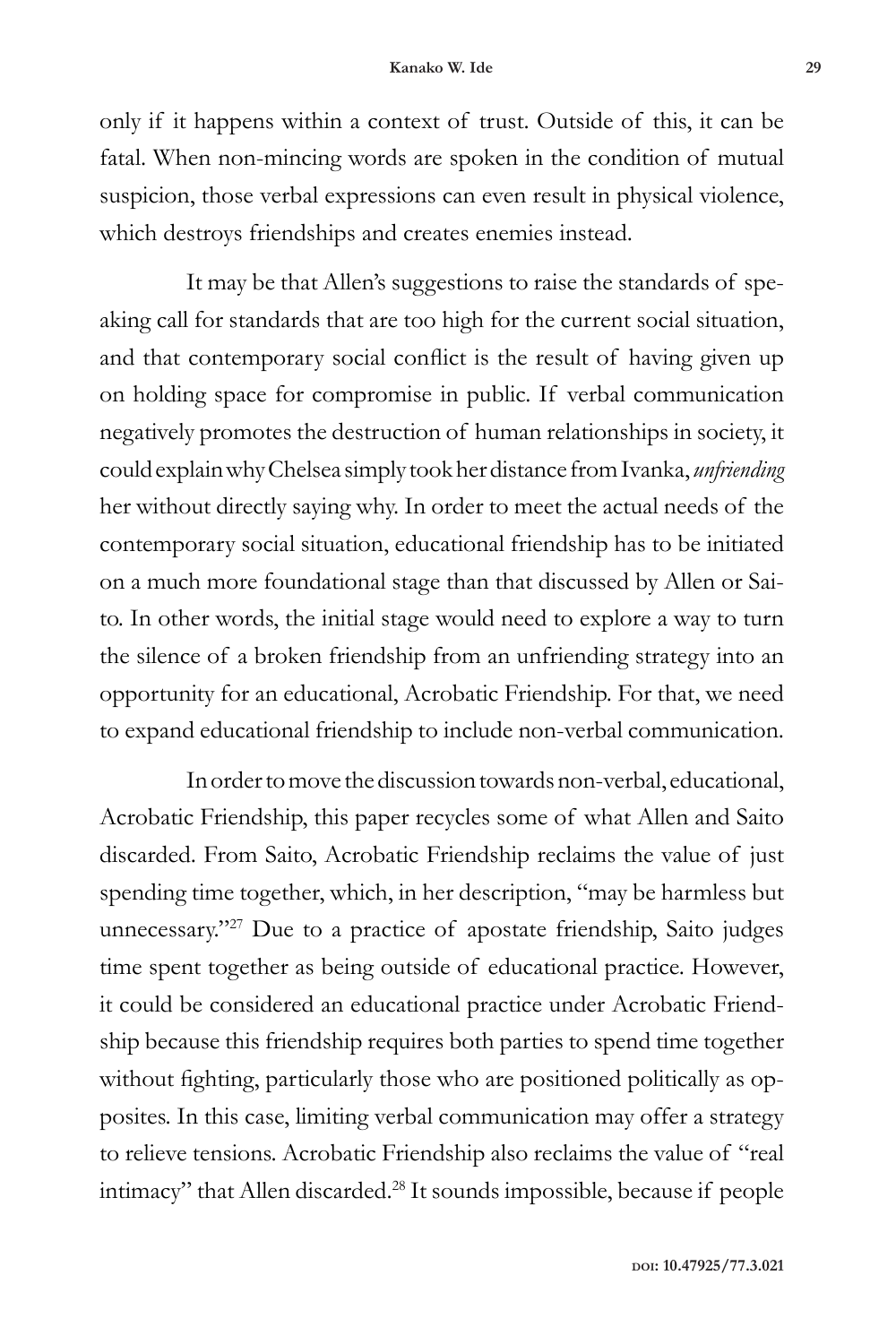can have real intimacy with each other, they are no longer political enemies, rather they become family or Emersonian friends. How, then, can Acrobatic Friendship achieve real intimacy in the presence of political disagreements? Acrobatic Friendship requires real intimacy *only* at the moment and *only* in the space when and where people are secured from political tension, as trapeze artists *only fly* when they are performing in safe conditions. Acrobatic Friendship involves emotions, which develop through spending time together, but supports non-verbal methods of communication for those who have political disagreements.

How can such a politically-secure space be created, one that makes Acrobatic Friendship possible? Can all of these aspects really fit together? It is possible if it does not depend on a foundation of human centralism. In comparison to political friendship, which is driven by verbal communication, Acrobatic Friendship is less human-centric because it applies the medium of nature and the arts, allowing non-verbal communication to nurture friendship. Various friendship theorists actually address the wordless medium of friendship. For instance, Shuffelton reflects on a sunflower painting (not by Van Gogh, but by her friend) as a symbol of the friendship with her Polish student, Olaf, who took her English language class.29 In another example, right after World War II, Admiral Arleigh Burke, an American Navy who hated the Japanese very much as *an enemy*, reflects on the beginning of an unexpected *friendship* with his Japanese hotel room maid when, *without verbal exchange*, *a flower* he had bought for himself was employed by the Japanese woman to pleasantly *decorate* his hotel room in Tokyo.<sup>30</sup> This latter example calls to mind "Friendship Through Flowers*,*" the motto of Ikebana International, not only because Ikebana International was originally incubated in the same hotel where Burke stayed, but also because it shows the power of nature's beauty in dismantling political and language barriers between those who were, until only a couple of years ago, war enemies.<sup>31</sup>

**Volume 77 Issue 3**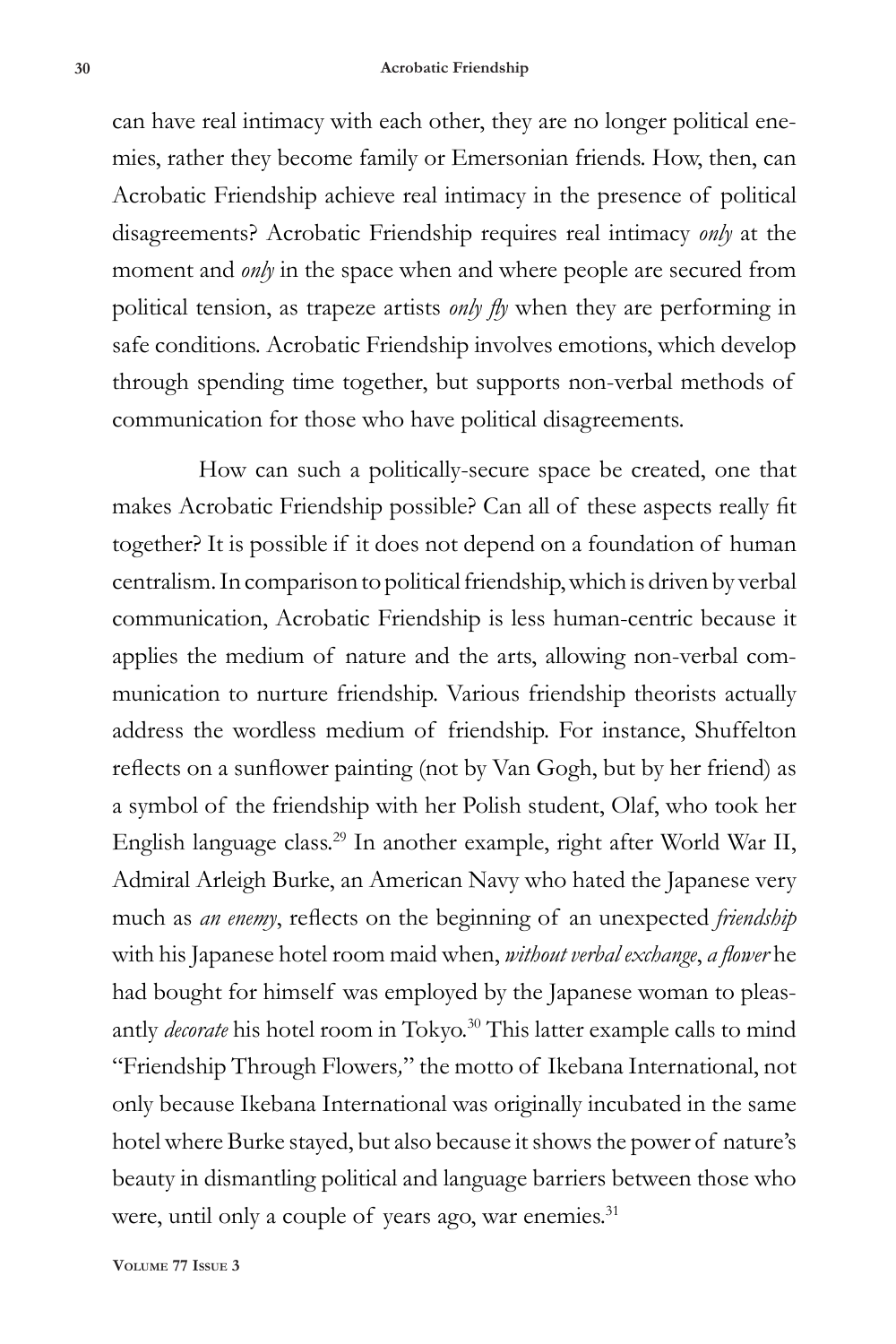The examples of friendship mentioned above, between student and teacher, between low-status employee and high-status hotel guest, and between civilian and military associate, are actually more persuasive than the example of Ivanka and Chelsea's friendship in explaining the necessity of a medium for educational friendship that avoids extreme human centralism, and particularly relationships that hold not only political dissonance, but also the matter of "asymmetry", in which one has absolute power compared to the other.32 Allen posits a risk, that "The danger of pursuing something like friendship in political relationships is that one can fall into obsequiousness."33 Given that they share the same social status, asymmetry wouldn't be a serious issue between Chelsea and Ivanka. However, the classification between agreement and obsequiousness within political friendship is important in defending the sincerity for example of Olaf, the room clerk, and the flower artists. Ikebana International skillfully handles this issue. The institute allows participants to overcome sensitive ethical questions of asymmetrical power balances, and to avoid the risk of obsequiousness between military associates and civilians, by switching the power balances in and outside of the institute. Socially and politically, American military associates are more powerful than local Japanese civilians, a power balance reflected in the result of World War II, but at the Ikebana lessons, flower arrangement techniques are *taught* by local Japanese civilians. The *inconsistent* space created for flower arts allows locals and American military associates to be friends because the aesthetic space silences political disagreements and allows them simply to enjoy being together.

Another advantage of Ikebana International is the silent culture that it practices and supports among members. For instance, it is inappropriate for military spouses to complain publicly about psychological pressures caused by sending their beloved ones to the battlefields, especially in times of national emergency. Their personal feelings on such matters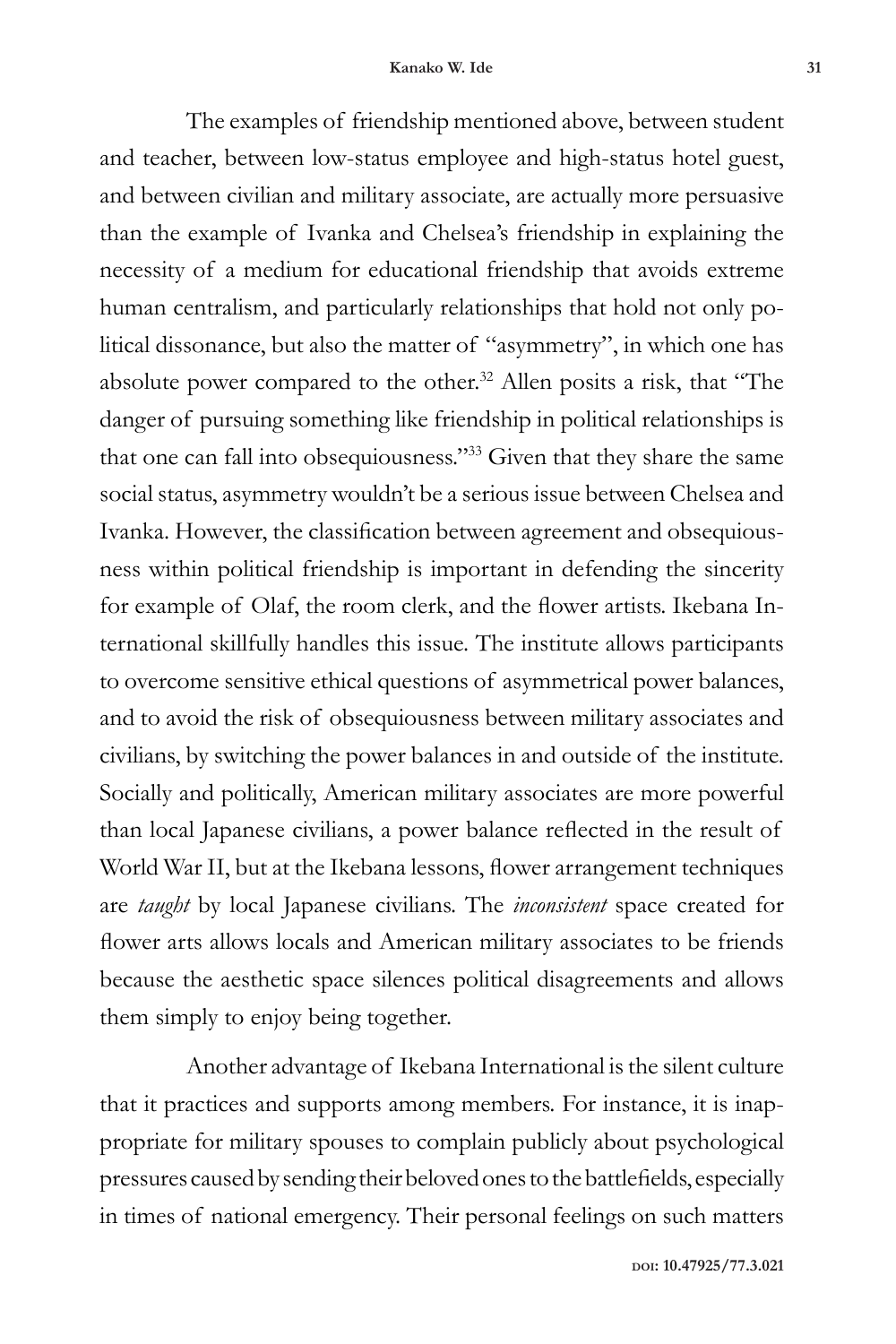#### **32 Acrobatic Friendship**

are instead silently shared with those who can read between lines. In a similar way, Ikebana International provides a space to share consolation with the beauty of flowers, where members share the sorrows and struggles attached to their daily lives without expressions of language in the space where they gather together to create individual flower arrangements. It is another kind of *inconsistency* that members know that they share personal feelings with each other nonverbally, never actualizing them in language. This is how Ikebana International has arranged friendship between its members, who have been placed in the middle of political dissonance.

Acrobatic Friendship, thus, is possible to achieve in a space of social paradox because the *inconsonance* actually functions to make a *politically gravity-free* space where people can gather together without conflicts. At the same time, Acrobatic Friendship is limited because it does not have a clear solution for solving the root of political tensions and may not be powerful enough to change the political power balance in society either. However, Acrobatic Friendship is an educational effort to rationally and emotionally maintain bonds among people that allow them to be constructive. It is educationally meaningful because it provides an apolitical space in society. In order to find a similar point in relation to power, an *a-powerful* space, in Acrobatic Friendship, communication facilitated by art and nature is more helpful than language in activating habits of reciprocity.

The proverb, "Amicus certus in re incerta cernitur" has two indications: first, that friends take your side when you are in crisis, and second, that uncertain conditions help you realize who your true friends are.34 Acrobatic friendship takes the latter interpretation. When linguistic communication is not at the center of an interaction, we depend on simplified physical expressions to convey what we think and feel. Emerson describes in his essay, "Friendship," a friend with ". . . whom, though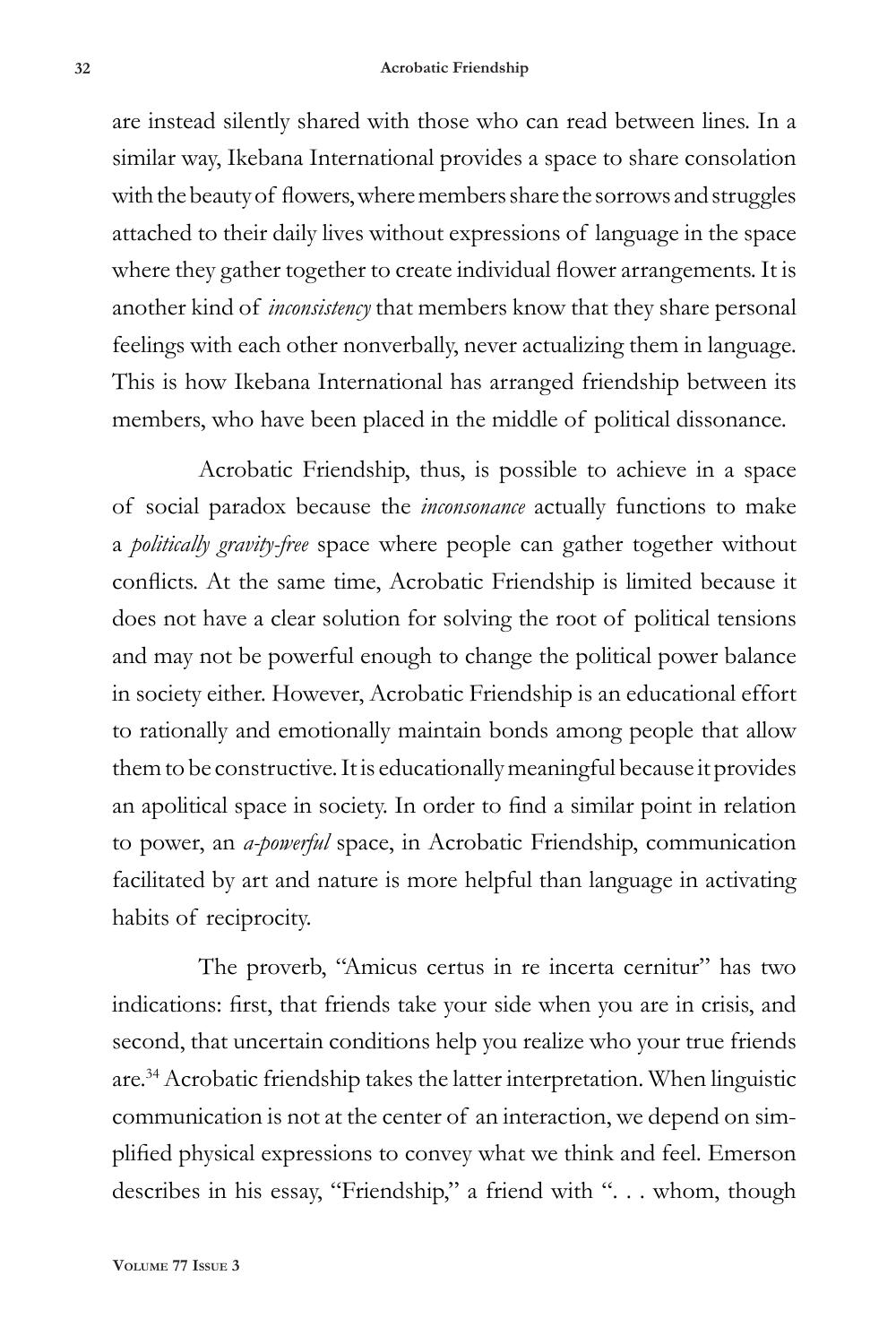silently, we warmly rejoice to be with! Read the language of these wandering eye-beams. The heart knoweth."35 It could be rather an advantage to establish friendships quietly, especially in contexts where society is deeply divided by linguistic expressions. In order to physically spend time together whilst holding space with serious conflicts, art and nature should be applied as mediators, to allow for a space of non-verbal compromise.

#### **CONCLUSION**

As First Daughters of the United States, Ivanka and Chelsea may share similar private feelings and experiences, but their foundational political disagreements are related to public matters. As such, within the formula of Acrobatic Friendship, their personal feelings associated with incidents beyond their control (such as the unavoidable public and political status imposed by their parents' political roles, and being two out of five living American daughters whose fathers were dishonorably impeached) would be expressed wordlessly, outside of language, by way of a mediated, apolitical space of educational friendship. This educational space should be non-verbally secured within the foundation of art and nature, to heal the break in their friendship caused by an excessively human-centric social and cultural context. They may still be far from achieving the political friendship that Allen expounds, but Acrobatic Friendship could be an initial step for them in reuniting as friends with trust, and as a basis for the future possibility of becoming Emersonian friends.

This paper has pursued the concept and possibility of Acrobatic Friendship, which is an independent but interdependent friendship, as well as the practice of nurturing trust in friendship without losing one's individual self, not in terms of political citizenship, but as a vulnerable, feeling human. Acrobatic Friendship holds Saito's belief that friendship is educational when it holds disagreement, as well as Allen's belief that friendship is educational because it can forge a path towards agreement.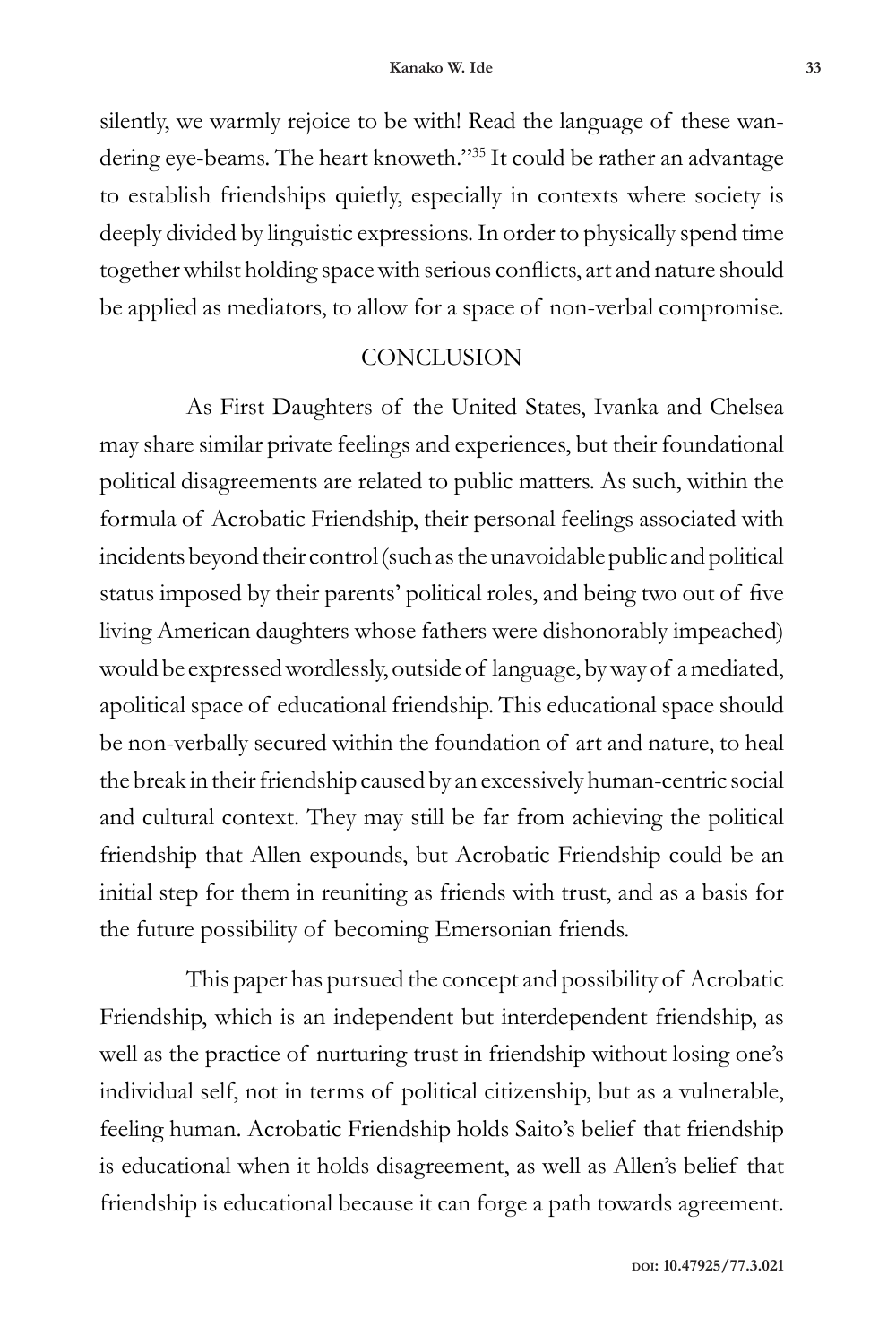To this end, Acrobatic Friendship pursues the educational aspect of silence to pursue social agreement in the midst of political dissonance, because it allows people an apolitical escape from an overly human-centered discussion. The founder of Ikebana International reflects that, "it was 'Magic' or 'Miracle'… [that] Ikebana International was founded."36 A housewife must have required acrobatic skills to establish the institute, which created a space for apolitical, international friendship among those who, to this day, retain clear memories of being each other's enemy. However, it is no longer suitable to call Ikebana International *magic*, because it has been sustained for over 60 years. The conclusion is that we all need to be acrobats in working towards a more peaceful society, and in developing new skills to make and maintain our friendships by applying both language communication and silence, selectively and respectively.<sup>37</sup>

1 The article was supported by JSPS KAKENHI Grant Number 17K04583 and 21K02180.

2 Plato, *Lysis, or Friendship,* trans. Benjamin Jowett, http://classics.mit.edu/Plato/lysis. html.

3 Ikebana International, https://ikebanahq.org/.

4 Andy Cohen, "Does Chelsea Clinton Talk to Ivanka Trump?" *Watch What Happens Live with Andy Cohen*, October 2020, video, https://www.youtube.com/watch?v=9Z-Jn9PExLYI&feature=emb\_logo; Scott Stump, "Chelsea Clinton Explains Why She and Ivanka Trump Are No Longer Friends," *Today,* October 2020,video, https:// www.today.com/news/chelsea-clinton-why-she-ivanka-trump-are-no-longerfriends-t193148; and Jennifer Drysdale, "Chelsea Clinton on What Ended Her Friendship with Ivanka Trump," *ET,* October 2020, video, https://www.etonline. com/chelsea-clinton-on-what-ended-her-friendship-with-ivanka-trump-154054.

5 Cohen; Stump; Drysdale.

6 The founder of Ikebana International is Mrs. Ellen Gordon Allen, an American military spouse who accompanied her husband, Ret. Gen. Frank A. Allen to Tokyo after World War II. See Ellen Gordon Allen, "The Magic Carpet of Ikebana International," in *Ikebana International: Our Founders' Story and History of Chapter #1 "Friendship through Flowers,"* ed. Dayton H. Frost, (Washington, D.C.: 1976).

**Volume 77 Issue 3**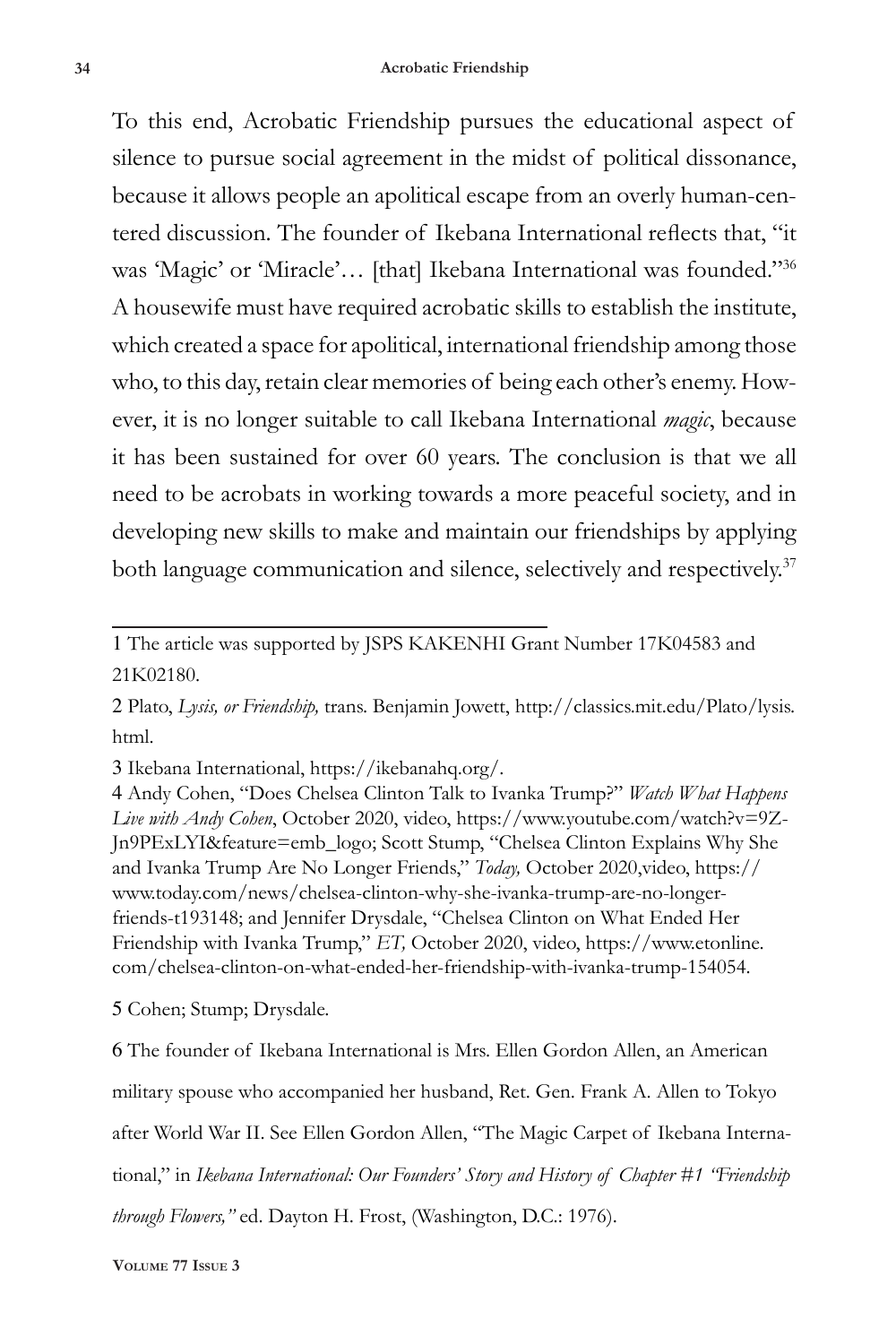John M. Cooper, *Reason and Emotion: Essays on Ancient Moral Psychology and Ethical Theory* (Princeton, NJ: Princeton University Press, 1999); Amy Shuffelton, "On the Ethics of Teacher-Student Friendship" in Robert Kunzman, ed. *Philosophy of Education* 2011 (Urbana, Illinois: University of Illinois Press, 2002), 81-89, file:///D:/ PES21/readings/amyPESfriendship.pdf.

 Ralph Waldo Emerson, *Friendship,* 1841, https://archive.vcu.edu/english/engweb/ transcendentalism/authors/emerson/essays/friendship.html.

 Naoko Saito and Hiromi Kimura, *America no Idainaru Tetsugakusha Emerson karano Dengon:* 「*Jibun wo Kaeru*」 *Toiukoto* [*Message from Ralph Waldo Emerson*] (Tokyo: Gentosha, 2019), 140-179.

 Stanley Cavell, *The Senses of Walden* (Chicago: University of Chicago Press, 1972), 32.

Saito and Kimura, 164.

Saito and Kimura, 168 & 171.

 Drysdale, "Chelsea Clinton," Chelsea states that they have not spoken each other since 2016.

Saito and Kimura, 177.

Danielle S. Allen, *Talking to Strangers: Anxieties of Citizenship since Brown v. Board of* 

*Education* (Chicago: University of Chicago Press, 2004), 119; David Margolick, *Eliza-*

*beth and Hazel: Two Women of Little Rock* (New Haven: Yale University Press, 2012).

Allen, *Talking to Strangers*, 135.

Allen, 140.

Allen, 157.

Allen, 129 & 140.

Allen, 137.

Allen, 137 & 129.

Saito and Kimura, 141, 143.

Allen, 144-145.

Allen, 158.

Allen, 157-158.

For instance, Black Lives Matter Movements and the Capitol Hill incident on